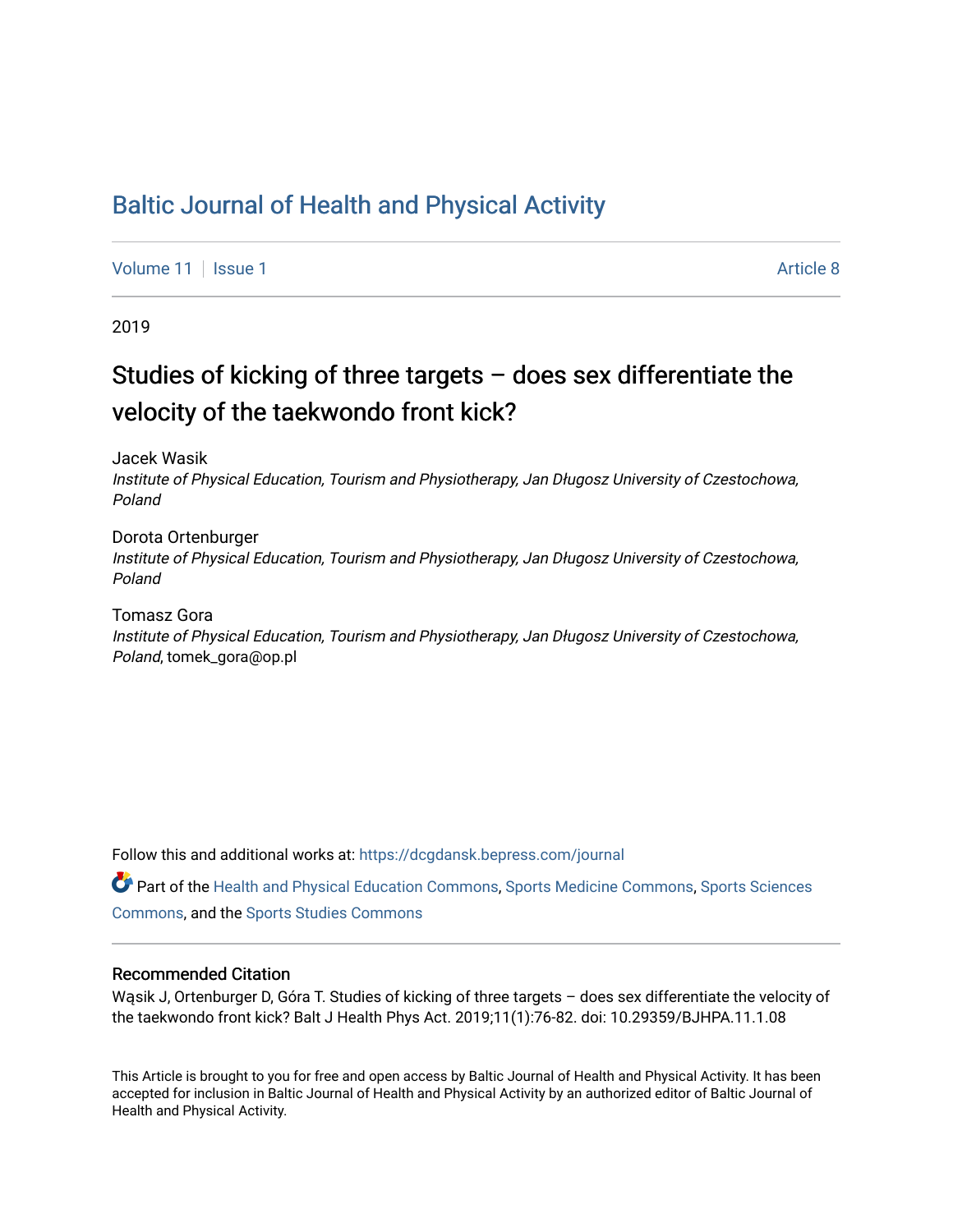# **Studies of kicking of three targets – does sex differentiate the velocity of the taekwondo front kick?**

**Authors' Contribution:**

- 
- **A** Study Design **B** Data Collection
- **C** Statistical Analysis
- **D** Data Interpretation
- **E** Manuscript Preparation
- **F** Literature Search
- **G** Funds Collection

Jacek Wąsik<sup>ABCDEF</sup>, Dorota Ortenburger<sup>ABCDEF</sup>, Tomasz Góra<sup>ADEF</sup>

Institute of Physical Education, Tourism and Physiotherapy, Jan Długosz University of Czestochowa, Poland

| abstract                      |                                                                                                                                                                                                                                                                                                                                                                                                                                                                                                                                                                                                                                                                                                                                                                                                                                                                           |
|-------------------------------|---------------------------------------------------------------------------------------------------------------------------------------------------------------------------------------------------------------------------------------------------------------------------------------------------------------------------------------------------------------------------------------------------------------------------------------------------------------------------------------------------------------------------------------------------------------------------------------------------------------------------------------------------------------------------------------------------------------------------------------------------------------------------------------------------------------------------------------------------------------------------|
| <b>Background:</b>            | The aim of the research was to obtain knowledge concerning the impact of selected external<br>determinants (kick target) and internal determinants (sex) on the movement kinematics during the<br>performance of a front kick by taekwon-do practitioners.                                                                                                                                                                                                                                                                                                                                                                                                                                                                                                                                                                                                                |
| <b>Material and methods:</b>  | The analysis was performed on 8 men (18.3 $\pm$ 1.7 years old) and 6 women (19.8 $\pm$ 3.8 years old)<br>practising taekwon-do. During research they performed front kicks into the air, at a table tennis ball<br>hanging on a line and a training target (shield). A laboratory was used for analysis of the movement.                                                                                                                                                                                                                                                                                                                                                                                                                                                                                                                                                  |
| <b>Results:</b>               | The mean maximum velocity of a kick into the air was registered (10.78 $\pm$ 1.32 m/s for men and 8.51<br>$\pm 1.50$ m/s for women), at the target (9.98 $\pm 1.40$ m/s for men; 8.28 $\pm 1.59$ m/s for women) and at a ball<br>$(9.63 \pm 0.94 \text{ m/s}$ for men; 7.73 $\pm 2.01$ m/s for women).                                                                                                                                                                                                                                                                                                                                                                                                                                                                                                                                                                    |
| <b>Conclusions:</b>           | The change of external conditions in the three examined cases has an impact on the front kick<br>kinematics. Significant differences between the maximum movement velocities during the kicks<br>performed in the case of women and men were found.                                                                                                                                                                                                                                                                                                                                                                                                                                                                                                                                                                                                                       |
| Key words:                    | kicking velocity, precision, dynamic balancing, taekwon-do, movement analysis, kicks kinematics,<br>intentional goal.                                                                                                                                                                                                                                                                                                                                                                                                                                                                                                                                                                                                                                                                                                                                                     |
| article details               |                                                                                                                                                                                                                                                                                                                                                                                                                                                                                                                                                                                                                                                                                                                                                                                                                                                                           |
|                               | Article statistics: Word count: 2,329; Tables: 2; Figures: 1; References: 22<br>Received: September 2017; Accepted: November 2018; Published: March 2019                                                                                                                                                                                                                                                                                                                                                                                                                                                                                                                                                                                                                                                                                                                  |
|                               | Full-text PDF: http://www.balticsportscience.com                                                                                                                                                                                                                                                                                                                                                                                                                                                                                                                                                                                                                                                                                                                                                                                                                          |
|                               | <b>Copyright</b> © Gdansk University of Physical Education and Sport, Poland                                                                                                                                                                                                                                                                                                                                                                                                                                                                                                                                                                                                                                                                                                                                                                                              |
|                               | Indexation: Celdes, Clarivate Analytics Emerging Sources Citation Index (ESCI), CNKI Scholar (China National Knowledge<br>Infrastructure), CNPIEC, De Gruyter - IBR (International Bibliography of Reviews of Scholarly Literature in<br>the Humanities and Social Sciences), De Gruyter - IBZ (International Bibliography of Periodical Literature in<br>the Humanities and Social Sciences), DOAJ, EBSCO - Central & Eastern European Academic Source, EBSCO -<br>SPORTDiscus, EBSCO Discovery Service, Google Scholar, Index Copernicus, J-Gate, Naviga (Softweco, Primo<br>Central (ExLibris), ProQuest - Family Health, ProQuest - Health & Medical Complete, ProQuest - Illustrata: Health<br>Sciences, ProQuest - Nursing & Allied Health Source, Summon (Serials Solutions/ProQuest, TDOne (TDNet),<br>Ulrich's Periodicals Directory/ulrichsweb, WorldCat (OCLC) |
| Fundina:                      | This research received no specific grant from any funding agency in the public, commercial, or not-for-profit sectors.                                                                                                                                                                                                                                                                                                                                                                                                                                                                                                                                                                                                                                                                                                                                                    |
| <b>Conflict of interests:</b> | Authors have declared that no competing interest exists.                                                                                                                                                                                                                                                                                                                                                                                                                                                                                                                                                                                                                                                                                                                                                                                                                  |
| <b>Corresponding author:</b>  | Tomasz Góra - Institute of Physical Education, Tourism and Physiotherapy, Jan Długosz University of Czestochowa;<br>Armii Krajowej 13/15; 42-200 Częstochowa, Poland; E-mail: tomek gora@op.pl.                                                                                                                                                                                                                                                                                                                                                                                                                                                                                                                                                                                                                                                                           |
| <b>Open Access License:</b>   | This is an open access article distributed under the terms of the Creative Commons Attribution-Non-commercial 4.0<br>International (http://creativecommons.org/licenses/by-nc/4.0/), which permits use, distribution, and reproduction in<br>any medium, provided the original work is properly cited, the use is non-commercial and is otherwise in compliance<br>with the license.                                                                                                                                                                                                                                                                                                                                                                                                                                                                                      |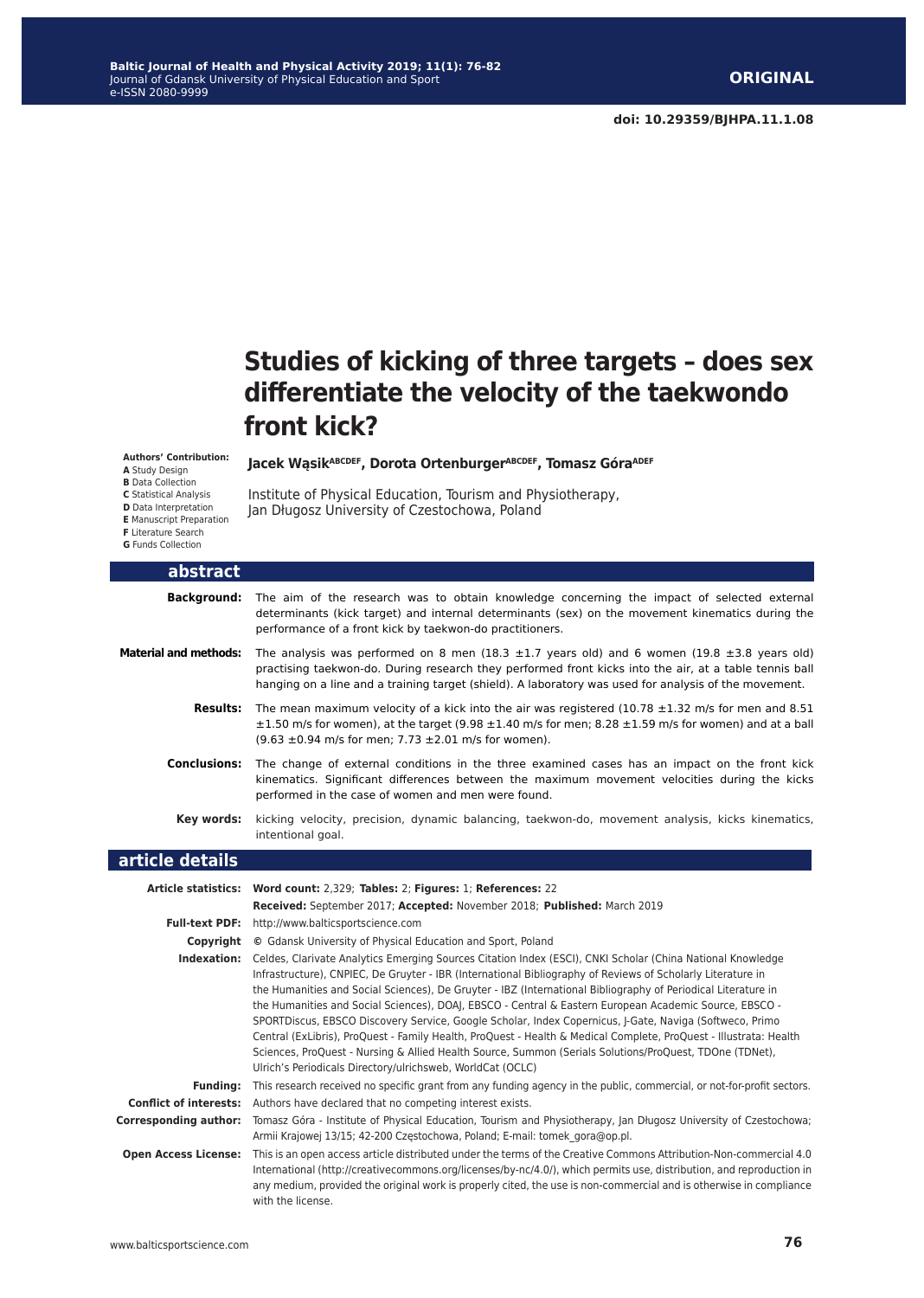# **introduction**

Velocity and accuracy belong to very important factors that allow winning in taekwon-do. We are aware that a certain part of the decision-making process happens beyond our conscious control or, in a way, it is not completely conscious [1].

There are reasons to think that the features of an object (or a lack thereof) may directly change the kinematics of a kick [2]. However, can sex cause dissimilarity in this respect? There is a dearth of studies examining kicks at different targets used in taekwon-do (TKD) in the case woman and man. The differences within the variables connected with the majority of the aspects of cognitive functioning and movement coordination between women and men appear to be ambiguous [3]. The character of the requirements towards the motor activity depending on the sports discipline conditions the differences between women and men. However, most previous research on kicking techniques has focussed on male taekwon-do athletes, and little research has been conducted on female ones [4–6]. Although there exist clear differences in the skeletal structure, muscle power, and flexibility between female and male athletes, the characteristics of kicking techniques in female and male martial arts athletes have not been clarified yet. There are still many questions about the speed and force of kicks. Few studies have rigorously addressed these differences. Busko et al. described these results in their studies [7]. They also found that the force of a straight rear-hand punch was greater than the force of a lead-hand punch among male and female boxers. The force of kick delivered with a rear leg was greater compared to the lead leg among male and female taekwon-do athletes. Significant gender differences were noticed in the force in both types of kicks [7]. The technical level of women's taekwondo is rising every year. Consequently, there is great demand for improving kicking techniques to enable faster performance.

Depending on the concept of exercises, the movements will be performed with a different purpose. In health or educational training, kicks will be aimed at "the air" or different objects (shield, boxing sack, etc.). In sport fight training or self-defence training, we will rather concentrate on aiming at opponents. Each of these aims will require a different type of accuracy, strength and velocity. It is connected with the ability to control and manage movement mechanisms and numerous interactions between the features of a particular person, the performed task and environment [8]. We also know that different situational determinants are connected with different movement kinematics [9]. The velocity measurements indicate significant differences in the case of the same kicks at different targets. Studies of kicking at targets reveal that kick velocity decreases before target impact [10].

The aim of the research was to obtain knowledge concerning the impact of selected external determinants (kicking target) and internal ones (sex) on movement kinematics during the performance of a front kick by taekwon-do practitioners. The assessment was performed on the basis of the obtained values of changes in foot velocity during the performance of a kick and the practitioners' sex. The following questions have been asked:

- 1. What is the movement velocity during the performance of a front kick, depending on a target?
- 2. Does gender (sex) determine the differences in movement kinematics during a front kick?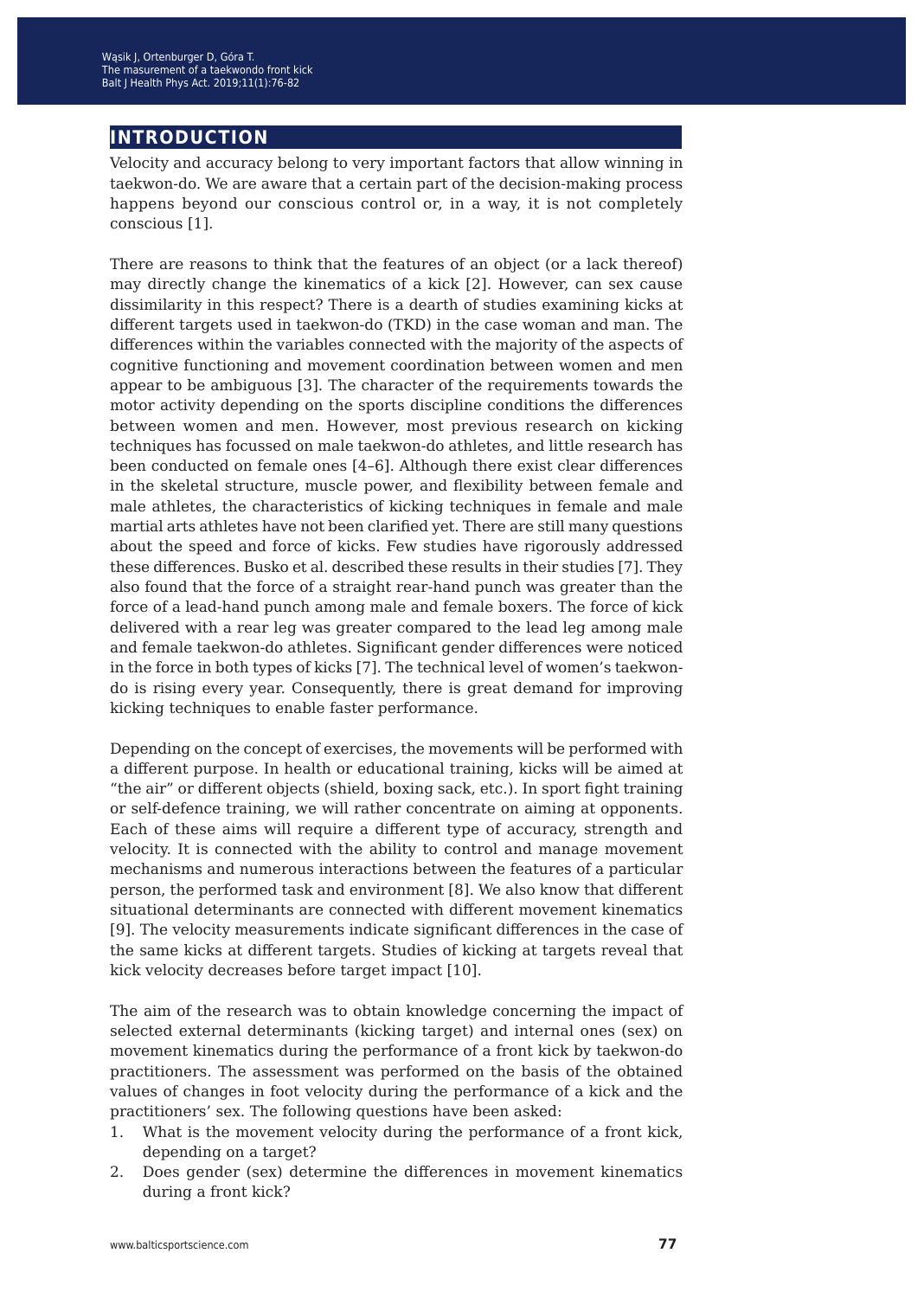# **material and methods**

### **subjects**

The analysis was performed on 8 men (age:  $18.3 \pm 1.7$  years; body mass:  $70.4$  $\pm 6.0$  kg; height: 176.2  $\pm 3.0$  cm) and 6 women (age: 19.8  $\pm 3.8$  years; body mass: 57.7  $\pm$ 6.5 kg, height: 167.7  $\pm$ 6.4 cm) practising ITF taekwon-do (International Taekwon-do Federation athletes).

The contestants (the competitors who were subjected to the presented research) declared that they train regularly between 3–5 times a week. The group consisted of champions of Europe and Poland, as well as people who have been training for at least 4 years. They possessed degrees of skills from 1 kup to 3 dan.

The experimental task was to execute a kicking motion. Each participant was asked to warm up. All the registered kicks were performed by the trailing leg. While conducting the measurements, the contestants did not receive any signal to commence. The only piece of information was to execute the blows as quickly and as best as they could. The height and distance from the target to be hit were adjusted to the height of the contestant and to his/her preferences.

During research they performed front left and right kicks in a lateral standing position (in taekwon-do: niunja sogi palmok debi maki): into the air, without a physical target (air), at a table tennis ball hanging on a line (ball) and at a training shield. Each kick was performed 3 times at each target. Altogether 192 attempts for men and 144 attempts for women were registered.

The Human Subjects Research Committee of the University scrutinized and approved the test protocol as meeting the criteria of Ethical Conduct for Research Involving Humans. All subjects in the study were informed of the testing procedures and voluntarily participated in the data collection.

#### **protocol**

A laboratory named HML (Human Motion Lab) was used for the analysis of movement. It was composed of 10 cameras NIR Vicon MX-T40 of the resolution 4 MP (2352 x 1728 px) 10-bits greyscale. The system allows intercepting up to 370 fps in a full resolution. The movement of markers located on a foot, specifying the changes of velocity of a foot towards the axis X, Y, Z, was registered. The maximum resultant velocities were indicated in this way.

### **statistical analysis**

For all registered maximum velocities the mean and standard deviation were indicated (the particular measurements were added and divided by the number of blows, separately for the gender and target). The normality of the distribution was checked with the Shapiro-Wilk's test and the Levene's test was used to check the homogeneity of variance. A comparison of the variance of the dependent variable was conducted on the basis of two factors of a qualitative nature, namely gender type and the type of target which the blows were aimed at. The differences between comparable groups were assessed by ANOVA, and the statistical significance was assumed at the level of p < 0.05. Additionally, analysis using the post-hoc test with Bonferroni's correction was conducted. The  $\eta^2$  coefficient was calculated with the aim of highlighting the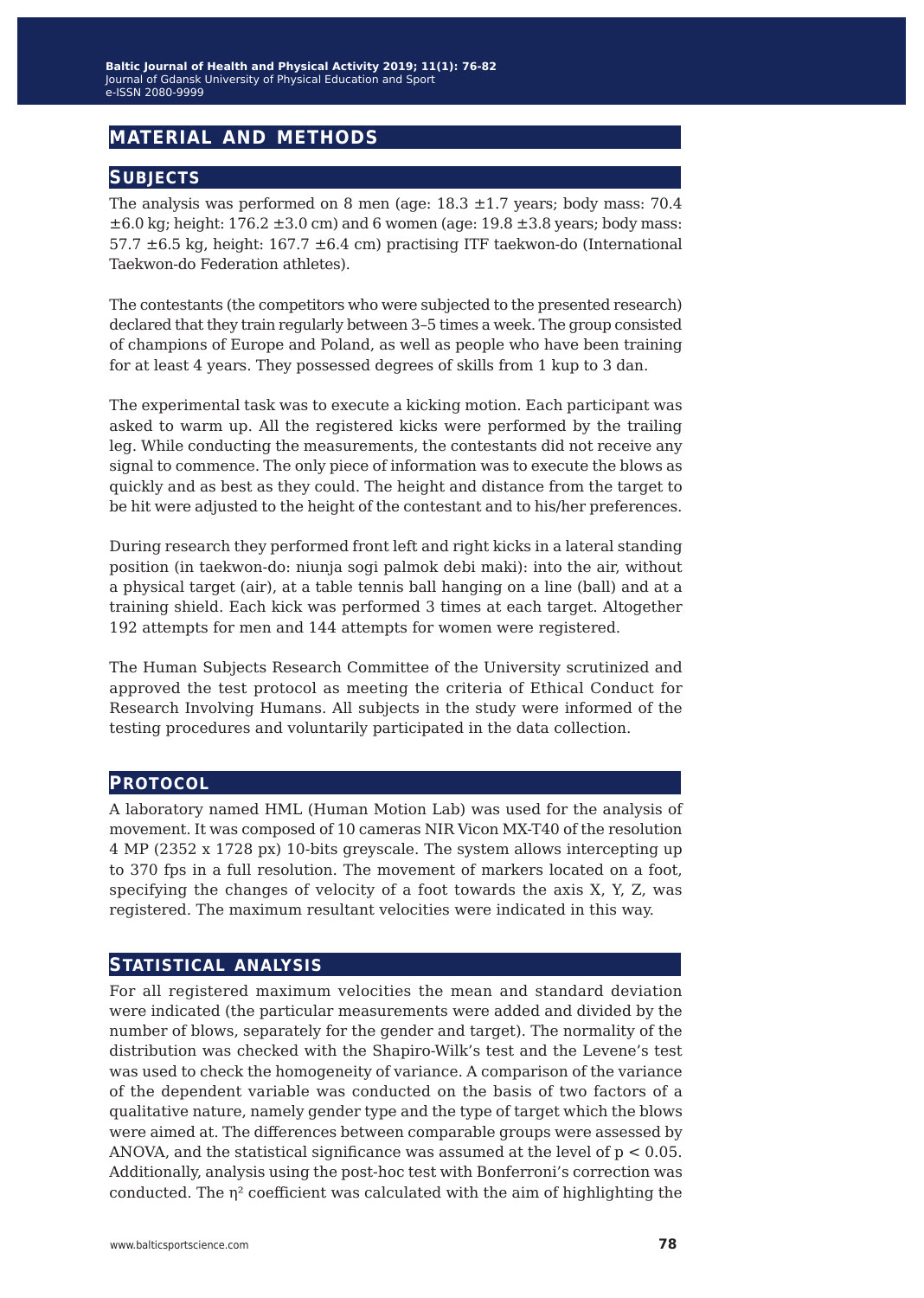proportion of variability associated with the analysed factor (gender types) with relation to the total variability of the registered velocities of the motion while kicking. The Λ coefficient (measurement of the percentage variance in dependent variables) has been applied in order to check whether differences exist between the groups for the defined combinations of dependent variables All measurements were performed with the use of Statistica 12.

#### **results**

Figure 1 illustrates the acquired velocities with regard to the gender types as defined by the target (object or lack thereof) of the kick. In Table 1 the results of two-factor analysis of variance (gender type/target) have been presented. Table 2 presents descriptive statistics of mean velocities during the performance of a front kick for women and man depending on the target.



Fig. 1. Graphic illustration of the acquired velocity with regard to gender in terms of the kicking target F(2.246) =  $0.793$ ; p =  $0.454$ . Vertical bars signify 0.95 confidence intervals

Table 1. Two-factor results (gender type/target) analysis of the variations

|                        |        | D    | n <sup>2</sup> |        | M    |
|------------------------|--------|------|----------------|--------|------|
| Target                 | 8.93   | 0.00 | 0.07           | 17.87  | 0.97 |
| Gender                 | 110.49 | 0.00 | 0.31           | 110.49 | 1.00 |
| Target $\times$ gender | 0.79   | 0.45 | 0.00           | 1.59   | 0.18 |

F - result of analysis of variance, p - statistical significance, η² - measure of the effect size (it is the proportion of variance<br>accounted for by some effect), A - lambda is a measure of the percentage variance in depen *by differences in levels of the independent variable, M – observed power (α = 0.05).*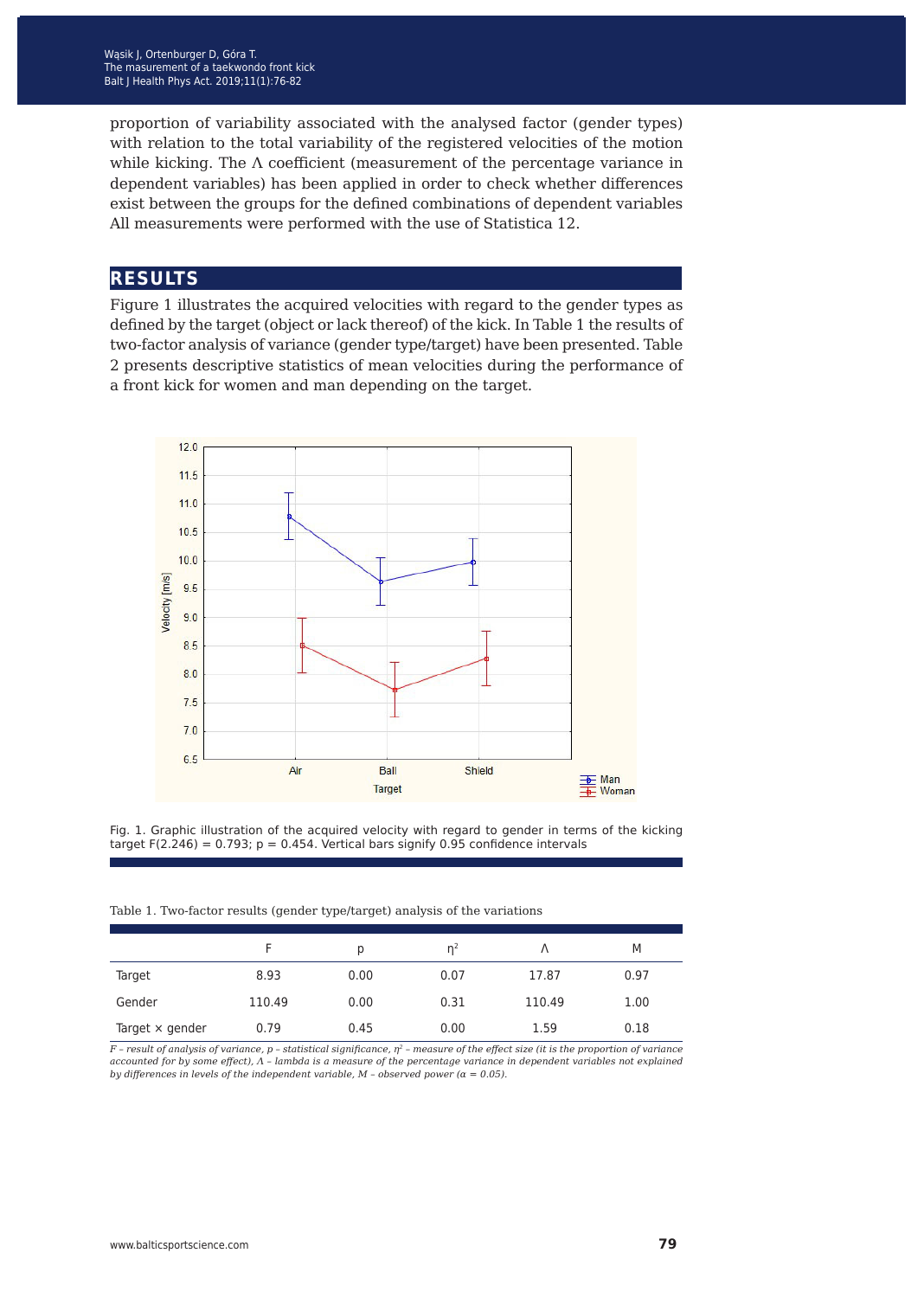|               | Factor |        | Min<br>$\lceil m/s \rceil$ | Max<br>$\lceil m/s \rceil$ | Average<br>[m/s] | <b>SD</b> | $-95.00%$ | $+95.00%$ |
|---------------|--------|--------|----------------------------|----------------------------|------------------|-----------|-----------|-----------|
| Target        | Air    |        | 6.36                       | 13.44                      | 9.81             | 1.79      | 9.42      | 10.20     |
|               | Shield |        | 4.87                       | 12.40                      | 8.82             | 1.76      | 8.44      | 9.20      |
|               | Ball   |        | 5.13                       | 13.71                      | 9.25             | 1.70      | 8.88      | 9.62      |
| Targetxgender | Air    | Male   | 8.65                       | 13.44                      | 10.78            | 1.322     | 10.39     | 11.16     |
|               | Air    | Female | 6.36                       | 12.99                      | 8.51             | 1.501     | 8.00      | 9.02      |
|               | Shield | Male   | 8.07                       | 11.77                      | 9.63             | 0.937     | 9.36      | 9.90      |
|               | Shield | Female | 4.87                       | 11.13                      | 7.73             | 2.014     | 7.05      | 8.41      |
|               | Ball   | Male   | 7.26                       | 12.40                      | 9.98             | 1.405     | 9.58      | 10.39     |
|               | Ball   | Female | 5.13                       | 13.71                      | 8.28             | 1.592     | 7.74      | 8.82      |

Table 2. Descriptive statistics of mean velocities during the performance of a front kick

#### **discussion**

As assumed, the sex difference between the examined groups was seen. The obtained values of maximum velocities of a kick were higher in the case of men than women  $(F = 110.49; p < 0.01)$ . The mean velocity of motion while executing a foot technique (kicking) is systematically higher for men than for women (Fig. 1) (Table 2).

Analysis of variance results revealed a significant difference between movement velocities during kicks between males and females, in the three variants (shield, ball and without physical target)  $(p < 0.01)$  (Table 1). The determined effect size for gender, based on the explained variance, amounted to  $\eta^2 = 0.31$ , which, according to guidelines for assessing values, shows large size effect of gender [20]. The observed power for the gender factor amounts to  $M = 1$ , while for the target factor  $M = 0.97$  (Table 1).

The collected data reveal that the change of external conditions in the three discussed cases influenced the movement velocity during the performance of a front kick. There are substantial premises to think that such activities correspond with the concept of reserves distribution, described in cognitive psychology [12]. This concept talks about the selectiveness of concentration on a particular task in the categories of dividing energetic reserves of the nervous system, as under the rule "something is done at the cost of something else". There are reports showing that the efficiency of the information selection process depends on the target of the objects processing in the field of attention [13]. We may assume that in a situation when it is important to be accurate with the target, in order to fully control the movement, the performers do not fully use the maximum energy they can obtain. On the basis of the above, we may assume that an increase in precision negatively influences velocity. This mechanism is known as the speed-accuracy trade-off [8]. It assumes that the fastest kicks potentially introduce disorders in control.

The results of research may indicate that sex has no impact on the kinematic effect of a target. The obtained results correspond with other research presented in literature that indicates that the skills requiring fast activity of the nervous system were similar in the case of women and men [14]. Despite significant limitations of energetic possibilities in women, there are no proved differences with respect to men within creating the patterns of movement and their use in complex movement tasks.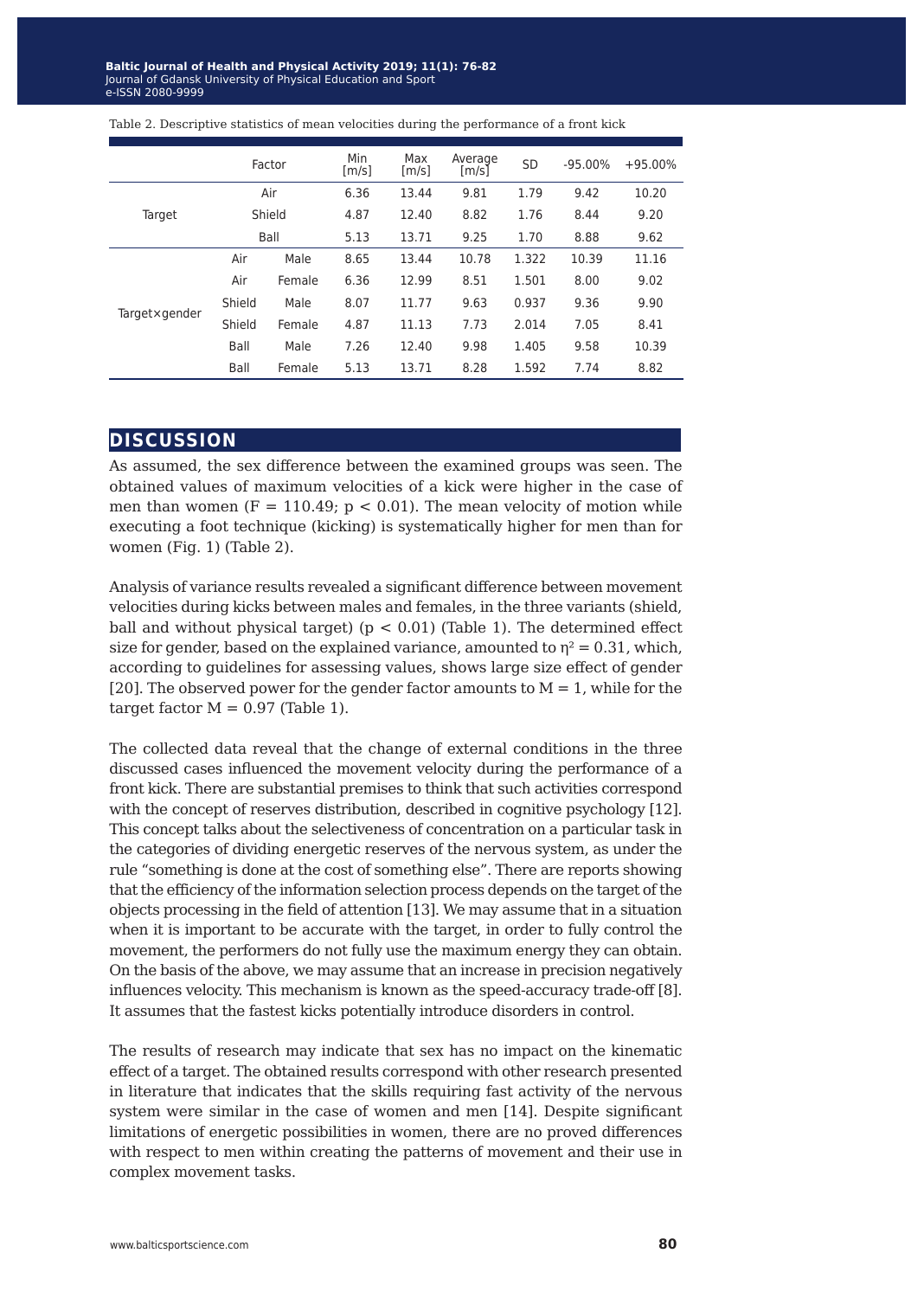In a self-defence situation, we face the dilemma if to hit once, precisely, according to the rule of one possibility [15], or fast with the risk of inaccuracy. Such a dilemma may have a key meaning in the situations that are referred to as borderline, when there is a lot to lose and in which the method of undertaking an activity may mean the difference between life and death during confrontation.

Sex differentiation within the motor skills has already been a subject of research [6]; however, in the accessible literature there is still not much of biomechanics research concerning the measurements of women and the research concerning the mechanism of compromise in the relation: velocity–precision in martial arts. We hope that this paper will partially fill this gap.

The considerations that are included herein belong to the stage of longitudinal research leading towards a deeper understanding of the role of certain factors that influence the kinematics of kicks. In connection with the research indicating a possibility of the existence of differences with respect to the feeling of efficiency depending on gender [16], this factor will have to be included in further research on the determinants of the mechanism of velocity–precision in martial arts. This study is part of long-term interdisciplinary research [17–19]. The possibility of research concentration on widely understood optimization of man's functioning makes a vital common plane connecting all these differentiated fields of competence (sport science, biomechanics, health psychology).

Studies of kicking at targets reveal that kick velocity decreases before target impact [10]. In this study, emphasis was placed on how gender influences the kick velocity. In future studies, we intend to measure velocity and forces while women and men hit an actual target to account for modifications in the motor strategy in preparation for the impact with the target. These results can be useful to a martial arts practitioner who is in training, as well as to instructors who teach martial arts.

There are many items describing gender differences; for example, Busko et al. found significant gender differences in the force in two types of kicks [7]. The potential sources of differences in kicking velocity (like gender) in taekwon-do still are the focus of many martial arts discussions [21, 22].

The results and considerations presented in this work may contain material for comparisons for other researchers and may indicate the path for further research of an interdisciplinary character.

# **conclusions**

This study shows a statistically significant difference in velocity generated by woman and man during a front kick in taekwon-do. The results showed that the average foot velocities in female athletes were significantly lower than those in male athletes ( $p < 0.05$ ). Summarizing the above, we can say that in the presented research found basis to think that gender has an impact on the velocity during a front kick in taekwon-do. These findings have the potential to assist athletes and coaches in the learning and teaching the front kick.